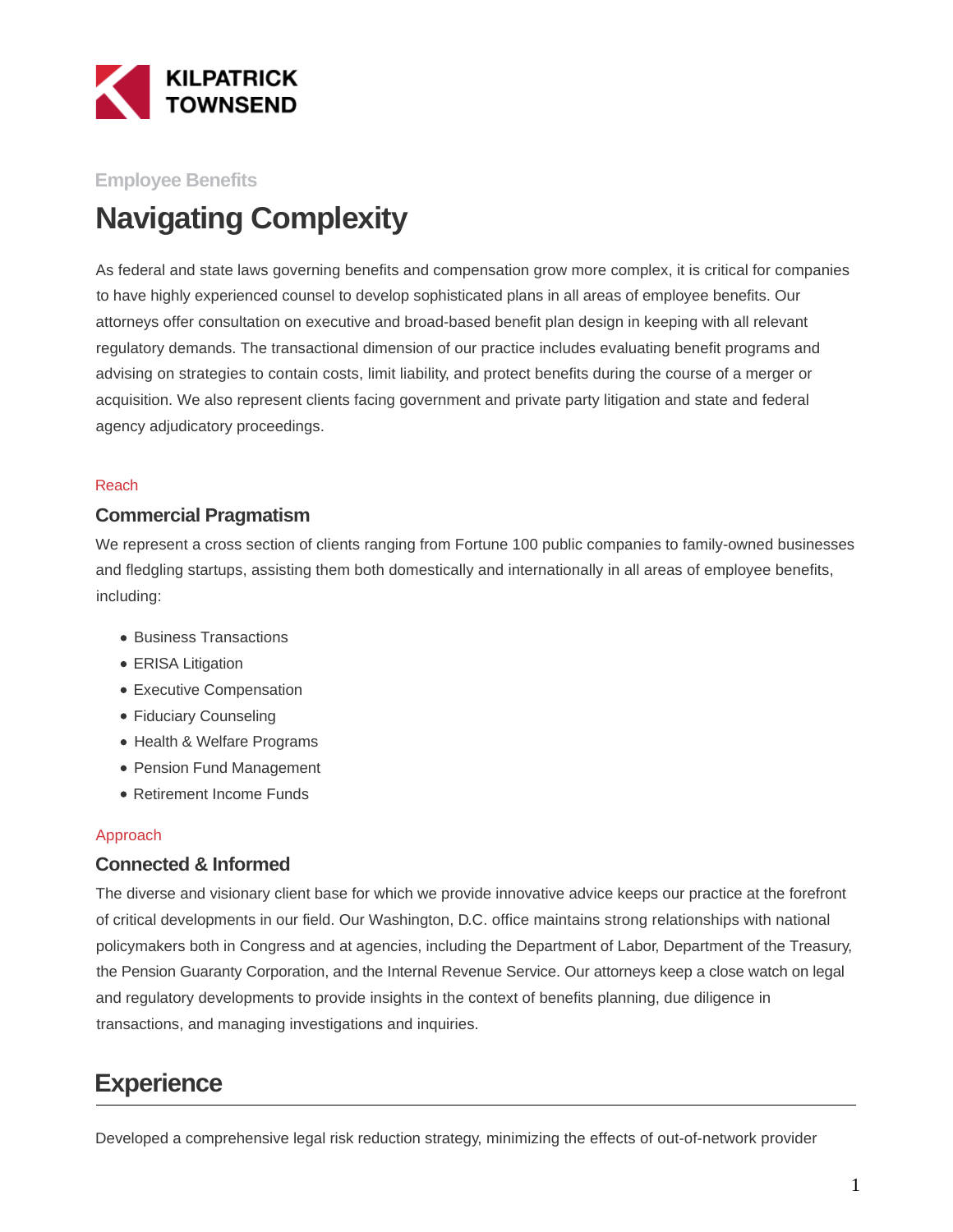

claims and lawsuits against PepsiCo's health plans, including revisions to the health plans' documents and summary plan descriptions; proper response language to claims filed by out-of-network providers against the health plan; and annual document updates.

Advised on the ERISA and compensation aspects of an unprecedentedly large voluntary termination incentive program – a key part of senior managements transformation initiatives.

Served as legal counsel for fiduciaries in annuitization transactions under a defined benefit pension plan.

Advised on and/or handle the clients retirement plan audit under the Internal Revenue Service's especially intensive large plan audit program, including developing a successful integrated service offering through crosspractice collaboration.

Advised several Fortune 500 companies regarding the move of each company's post-65 retirees from a traditional retiree medical plan to a health reimbursement arrangement paired with a private Medicare exchange.

Provided comprehensive benefits and compensation advice to the world's leading source of commercial information and insight on businesses, including a comprehensive revision of their plan governance structure.

Acted as counsel to a major investment management company when navigating tax provision Section  $162(m)$  the "million-dollar cap" on non-performance compensation — while providing careful consideration of the SEC disclosure requirements and the financial accounting effects. Also, advised on special compensation programs for long-term retention, carefully designed to operate on a nonqualified basis under the so-called "top hat" exemption.

Assisted a major client in a confidential transaction regarding a new approach to funding for current and future retiree health liabilities, including pursuing a DOL Advisory Opinion concerning "prohibited transactions" under ERISA.

Assisted several major companies, including a global restaurant brand, with de-risking their pension plans through special distributions of lump sums.

Assisted a global automobile manufacturer with the relocation of its employees from New Jersey to Atlanta and other U.S. cities.